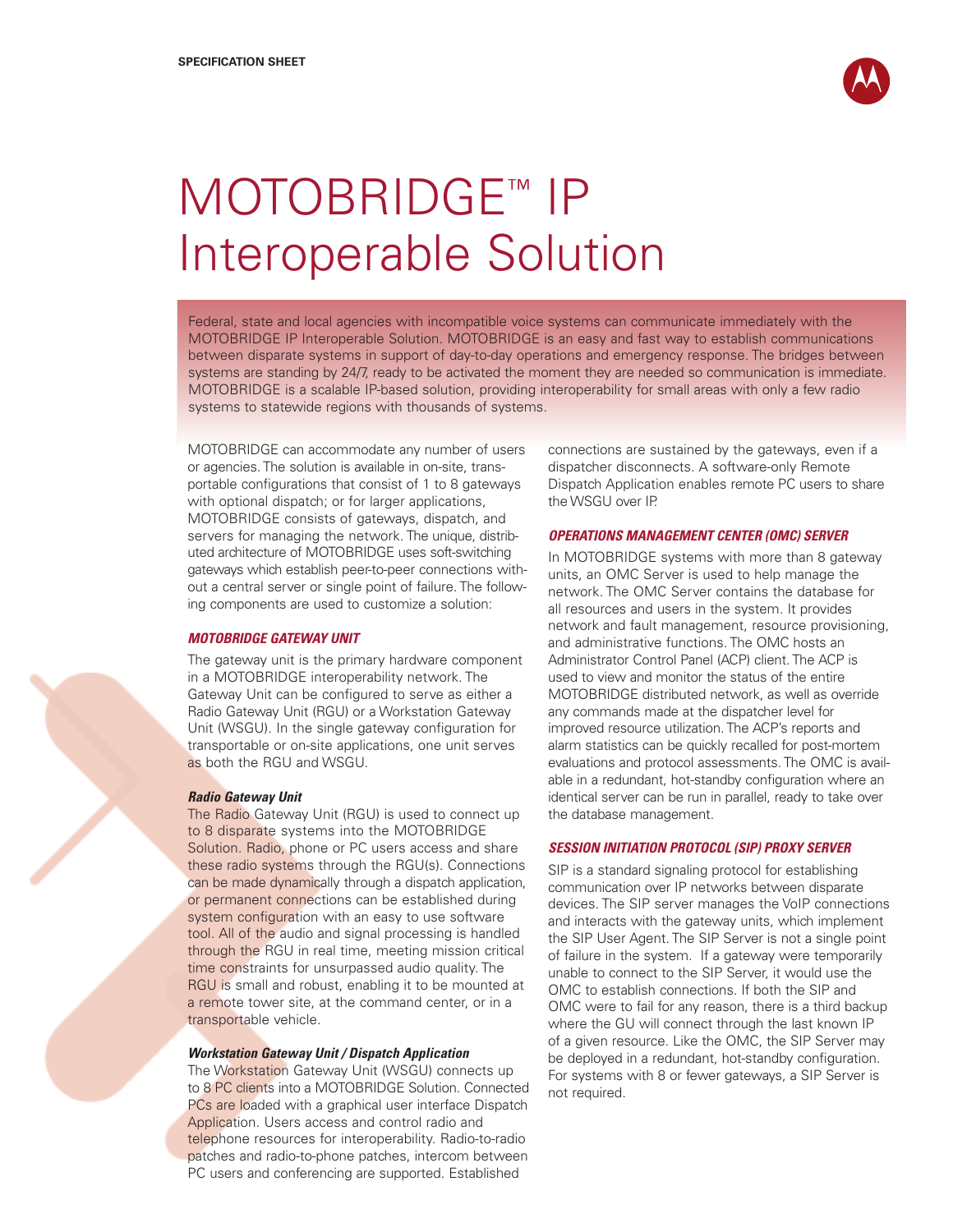# *Mission Critical Interoperability*

Motorola goes beyond Voice over IP (VoIP) to provide an interoperability solution designed with mission critical speed and reliability. MOTOBRIDGE uses both Realtime Transport Protocol (RTP) for VoIP, and Remote PTT Dedicated Framing Layer (RPDFL) for radio interoperability. Using RPDFL gives assurance to the user that when they press PTT it will be recognized at the other end, and provides the fastest end-toend radio operation for highest quality voice. RPDFL, which uses less bandwidth than RTP, also adds all radio signaling, such as Unit IDs, Emergency Alerts, and Radio accept/deny, which can be passed between trunked networks from different providers and even between conventional and trunked networks.

# *OPERATIONS MANAGEMENT CENTER (OMC) AND SESSION INITIATION PROTOCOL (SIP) PROXY SERVER(S)*

- Provides a central location for management of system configuration, resources and users (Add, Delete, Edit)
- Services up to 10 concurrent administrator control panel client applications
- Services up to 1000 concurrent dispatcher client applications
- Manages up to 4000 concurrent resources (radios, workstations)
- Provides a central point for system audio-encryption-keyload management

# *RADIO GATEWAY UNIT (RGU)*

- Voice and data connection for up to 8 disparate radio systems and Nextel/cellular phones
- Each RGU supports up to 60 simultaneous talk-path connections
- Enables each connected radio system to be linked through a talkpath to up to 15 parallel destinations (dispatch, phone or radio systems)
- End-to-end audio encryption
- Manages PTT priority levels assigned to each radio connected to the system
- Supports Quality of Service (QoS) which ensures real-time audio gets highest priority over other types of traffic
- Supports Decode Permit/Denial Tones for Motorola and non-Motorola trunking systems
- Provides a central point for remote software download to a selected gateway unit, or to all gateway units; keeps images of last two gateway software versions
- Supports 8 Push-to-Talk priority levels and 9 user privilege levels
- Provides centralized fault monitoring capabilities
- Available in Main/Redundant Configuration (Optional)
- Connects a Nextel/cellular phone for full-duplex calls. Can also serve as an SMS gateway, enabling authorized cellular phone users to patch radio systems using SMS signaling
- Configurable remotely or locally
- S/W upgraded centrally and remotely
- Maintains talkpaths in the absence of SIP / OMC servers and dispatch
- Multiple vocoders allow for efficient use of bandwidth
- Uses Standards-based protocols
- Supports Emergency message transfer
- Supports transmitting DTMF tones
- Standard EIA 19" rack mount configuration



*Front and back view of Gateway Unit (RGU or WSGU)*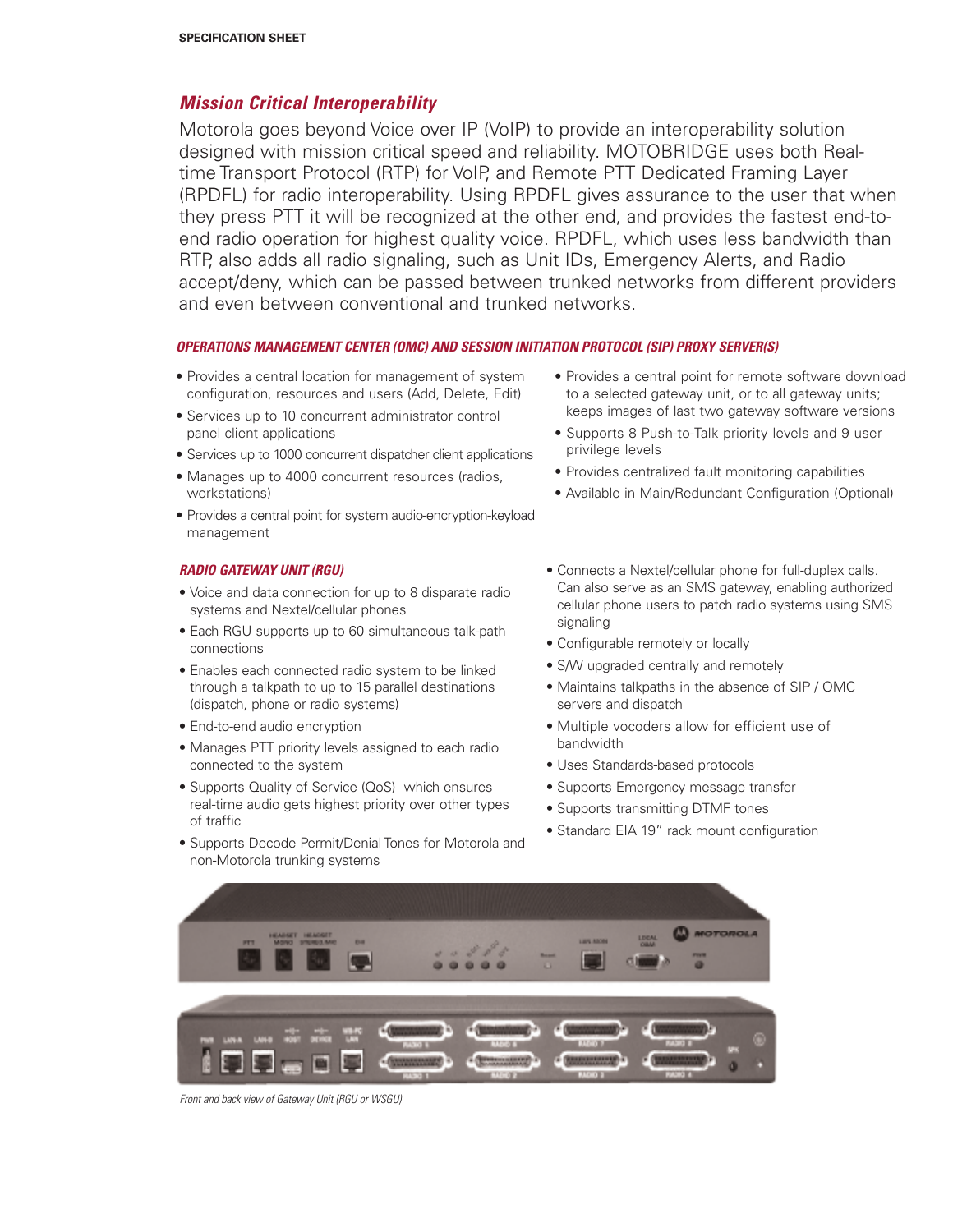| SHOULD END PHONE DRAFT AT A COMP. LEFT HIS CHARGE \$1, \$1,000,00, \$1.5   |                                                 |                                    |                                |                                       |                | 三里田                                     |
|----------------------------------------------------------------------------|-------------------------------------------------|------------------------------------|--------------------------------|---------------------------------------|----------------|-----------------------------------------|
| the light pass Accor grasser form Help                                     |                                                 |                                    |                                |                                       |                |                                         |
| м<br>uп                                                                    | 回復なた物 丸図                                        |                                    |                                |                                       |                |                                         |
| 出向<br>$-14$<br>3111 Brettam<br>٠                                           | н<br><b>SPERINGER</b>                           | <b>A.M. Arrand</b>                 |                                |                                       |                |                                         |
| <b>Demiliari</b><br>ET. FORKIN<br><b>Distance</b>                          | 4 PW Jahr Sri<br>118-0                          | п                                  | <b>Rock</b> Nome               | <b>Radio Home</b>                     | Owner          | Osten                                   |
| <b>SEE1 SHIRGHIA</b><br><b>HARMON</b><br>PAGERIC<br><b>ICI FIETER</b>      | Use NotApec<br><b>DECIME</b><br>o PT Mosim F.W. | - [Meniter                         | <b>Extrance</b><br>書Nikknる     | E LIBRO-CONVER<br>電 LN-montac7        | GMT<br>167     | on/osiz<br>09/05/2                      |
| a PT Nissan at<br><b>THI SHIRLIG!</b><br><b>RINER HY</b><br>÷,             | 100005074<br>۰ı                                 |                                    |                                |                                       |                |                                         |
| ă<br>sons & mode &<br>×.                                                   | <b>SIGHTWOOD</b>                                |                                    |                                |                                       |                |                                         |
| <b>Billie W Smith W</b><br>093.7                                           | <b>How   Reset</b><br>Drove.                    |                                    |                                |                                       |                |                                         |
| H.<br>H<br>٠                                                               | $\cal M$<br>Apr   Nuane                         |                                    | 4                              |                                       |                |                                         |
| $\overline{\mathbf{5}}$<br>$\overline{a}$                                  | Phone level:                                    |                                    |                                |                                       |                | 소<br>$\blacksquare$                     |
|                                                                            | <b>Phone</b>                                    |                                    | + 6 DP/MWH                     |                                       |                |                                         |
| ■図 図<br>$-8$                                                               | - 11<br><b>Hills an Une #1</b>                  |                                    | 3 画 112mm                      |                                       |                |                                         |
| Til was<br>TO six day was<br><b>Warrent</b><br><b>ECORD</b>                | <b>HORACE ARE</b>                               |                                    | * distancing per               |                                       |                |                                         |
| <b>11 B</b><br>ч                                                           | Naminated Call                                  |                                    |                                |                                       |                |                                         |
| 跚<br>٠                                                                     | <b>Die Little</b>                               |                                    |                                |                                       |                |                                         |
| <b>SE TRAN</b><br>$\blacksquare$                                           |                                                 |                                    |                                |                                       |                |                                         |
| 11 Page                                                                    |                                                 |                                    |                                |                                       |                |                                         |
| 113mm<br><b>Thomas</b>                                                     |                                                 |                                    |                                |                                       |                |                                         |
|                                                                            | <b>OLAIDA'LDRY JALIZ</b><br>$\alpha$ as         |                                    |                                |                                       |                |                                         |
| 击乱<br><b>March M</b>                                                       | 中一<br>u                                         |                                    |                                |                                       |                |                                         |
|                                                                            | ₩<br>中間                                         |                                    |                                |                                       |                |                                         |
|                                                                            | τ<br>ž<br>٩                                     |                                    |                                |                                       |                |                                         |
|                                                                            | ×<br>×<br>а                                     |                                    |                                |                                       |                |                                         |
|                                                                            | э<br>š<br>×                                     |                                    |                                |                                       |                |                                         |
|                                                                            | $\overline{a}$<br>$\sigma$<br>$\blacksquare$    |                                    |                                |                                       |                |                                         |
|                                                                            | M<br>мотокогл                                   |                                    |                                |                                       |                |                                         |
|                                                                            |                                                 |                                    |                                |                                       |                |                                         |
| <b>SPEAK</b>                                                               | 142-telem oli                                   | <b>Pillon</b><br>×                 |                                |                                       |                |                                         |
| ٠<br><b>MORAGEM</b>                                                        |                                                 | <b>Rockwell Time</b><br>$\bullet$  | <b>Bellington</b>              | <b>PHT LINE FOR FOTTIB</b>            | <b>PSAP</b>    | $\mathbb{F}$<br>÷                       |
| <b>BILD BUT THE PTT FOR 120YS</b>                                          |                                                 | OWNIGHT 141114                     | di ur-                         | $2.1$ mans.<br>$-16 - 16$             | <b>Hysney</b>  | 35/86.88.113                            |
| <b>Q</b> 113 a.m took PTT from 130v1<br>Cydition and PT from \$40 mm2006+7 |                                                 | OWEVERT MELLIN<br>GARLISHT MILLIAL | T :HO-INSZKOI-7<br>图 Sirkstown | 3.1 miles.<br>14.74                   | <b>BICORD</b>  | 3D/00.88.14 0                           |
|                                                                            |                                                 |                                    | ж                              | 1.1 mar. watchda<br><b>16.74</b><br>- |                | 1090.96.152<br>$\overline{\phantom{a}}$ |
| H                                                                          |                                                 |                                    | $\blacksquare$                 |                                       |                | ٠                                       |
| California                                                                 |                                                 |                                    | DRI MALASON                    | CFUULKGH-4.1 %                        | DIP UMOR MLB % |                                         |

#### *MOTOBRIDGE DISPATCH APPLICATION (DA)*

- Displays interoperability connections, resource status
- Windows-based, graphical user interface (GUI) application
- Connects to system through Workstation Gateway Unit
- Up to 24 talkpath modules with separate volume controls
- Four soft phone modules to make/receive up to 4 simultaneous PSTN or IP phone calls
- Displays real-time talkpath IP network statistics, such as packet loss rate and round trip delay
- Dynamic setup and tear down of talkpaths: dispatch to radio(s), radio to radio(s), dispatch to dispatch(ers), telephone to radio, conferencing and phone call
- Automatic setup of patch between new phone call and existing radio talkpath (configurable)
- Initiate a pre-defined talkpath plan (drawer plan) in response to various emergency scenarios
- Video display. Supports video pull and push through Mobile Video Sharing network, enabling user in dispatch center or command vehicle to visually monitor activities and provide situational awareness to first responders

#### *MOTOBRIDGE REMOTE DISPATCH APPLICATION (RDA)*

Software application which allows a PC user to connect remotely to the MOTOBRIDGE network over IP. These software-only dispatch positions have full dispatch functionality, subject to user privileges. Up to 7 Remote Dispatch Application users can connect to each WSGU in the system. Optional 30-day Logging records the last 30 days of dispatch activity and replays it in the same GUI format.

- Supports Emergency, Alert tones, Multi-Select, Takeover, DTMF, TRC Repeater control, and I/O signaling
- Supports Remote Control Head operations (Mode select, PTT ID, Emergency ID, Call Alert, Private Call) of a remote radio from the DA (control protocol required for non-Motorola radios)
- Supports SMS messaging to/from cellular phone
- Supports dynamic interoperability connections initiated from radio users' PL/DPL tones
- Up to 8 external speakers separating resource audio (Not available for Compact WSGU)
- User Authentication (PTT priority)
- Audio replay per module
- End-to-end audio encryption
- Configurable remotely or locally
- Shut down or failure of DA does not impact previously configured patches/talkpaths since all voice processing is done at the WSGU
- Can host up to 7 Remote Dispatch Applications

# *COMPACT WORKSTATION GATEWAY UNIT (COMPACT WSGU)*

The Compact WSGU provides the same basic functionality as the WSGU in a reduced hardware footprint. It is designed to be placed on a desktop in an office environment and uses a standard stereo headset connector and speaker output. The Compact WSGU cannot be reconfigured for use as an RGU. The Compact WSGU provides connectivity for one local and one Remote Dispatch Application.